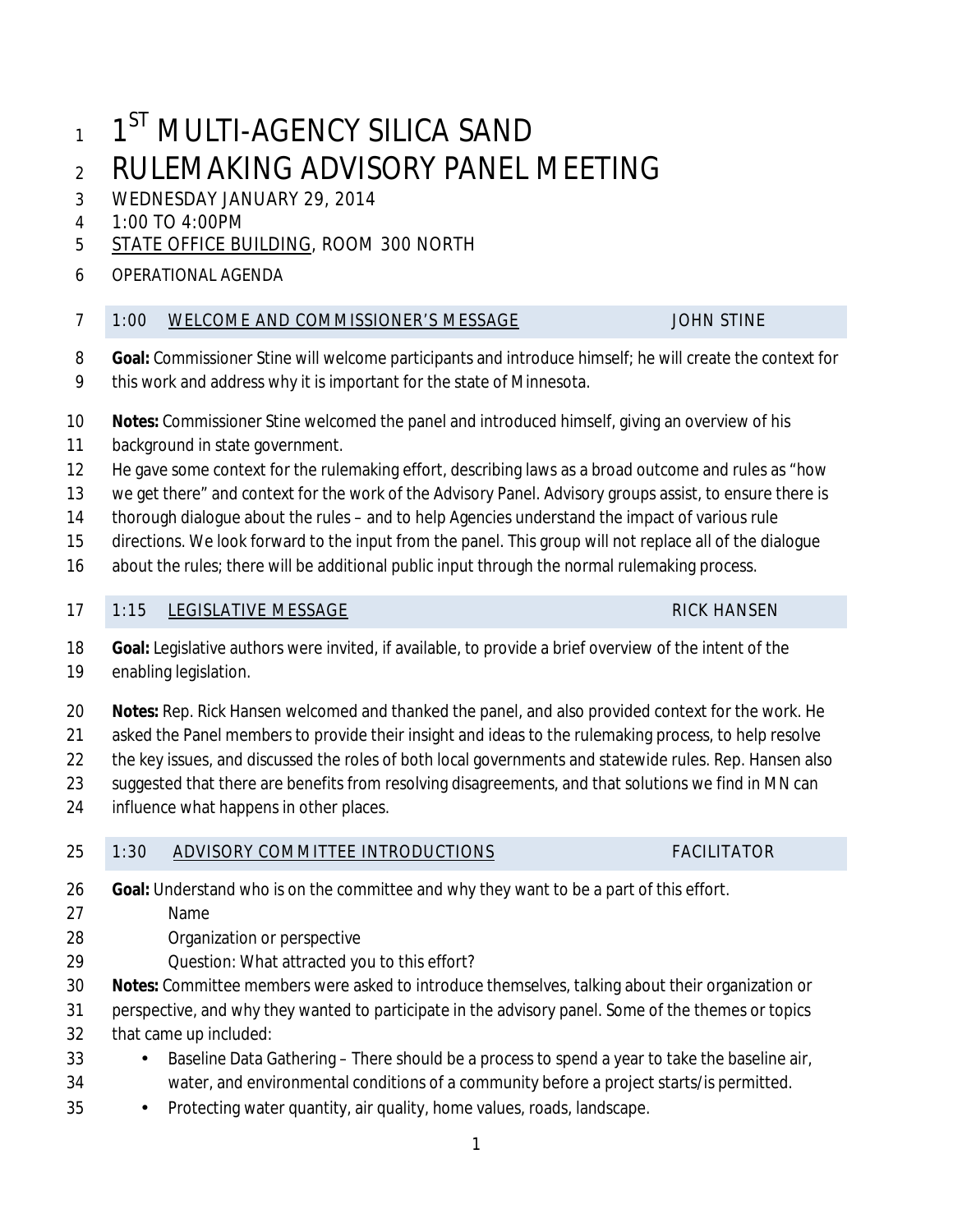- 36 The need to enjoy and use property in a way that does not inhibit others' enjoyment of their
- 37 own property.
- 38 Leave our children an appealing and healthy landscape.
- 39
- 40 Facilitator's notes:

# 41 **ADVISORY COMMITTEE INTRODUCTIONS**

43

42 **Goal:** Understand who is on the committee and why they want to be a part of this effort.

What attracted Make silica sand mining safe as possible.  $\bullet$ you to this effort? Consider additional rules and the impact Provide input Assure the community is protected; in property values and in the environment l. Insure the rules consider all sides (perspectives) Insure a fact based decision process To bring my experience to the table and the expectation for sound decisions based on science (three members repeated the *decisions based on science*  statement) Bring code enforcer perspective Bring the anthropological perspective - consider how this will affect the culture  $\epsilon$ – impact on how people live. Protecting what has been discovered in other efforts ÷. Want to protect the land and my well  $\mathbf{r}$ Represent the stream restoration perspective Share my environmental review experience and learn t, o Ordinances o Condition Professional expertise: forester etc. focus is on reclamation

44 2/4/14

# 45

### 46 2:10 GROUND RULES FACILITATOR

- 47 **Goal:** Identify a set of ground rules to optimize the group's interaction and time.
- 48 **Notes:**
- 49 See tan Ground Rules handout sheet.
- 50 Minds have ideas
- 51 Voices share your ideas; share them in the room, to everyone.
- 52 Ears Listen to what other people have to say, take in their perspective (even as you are formulating
- 53 your own ideas)
- 54 Respect respect yourself, respect others, respect others' ideas, and respect the process.
- 55 Remember that conflict can polish the idea. Use the conflict that's where the ideas come out and
- 56 where creativity happens.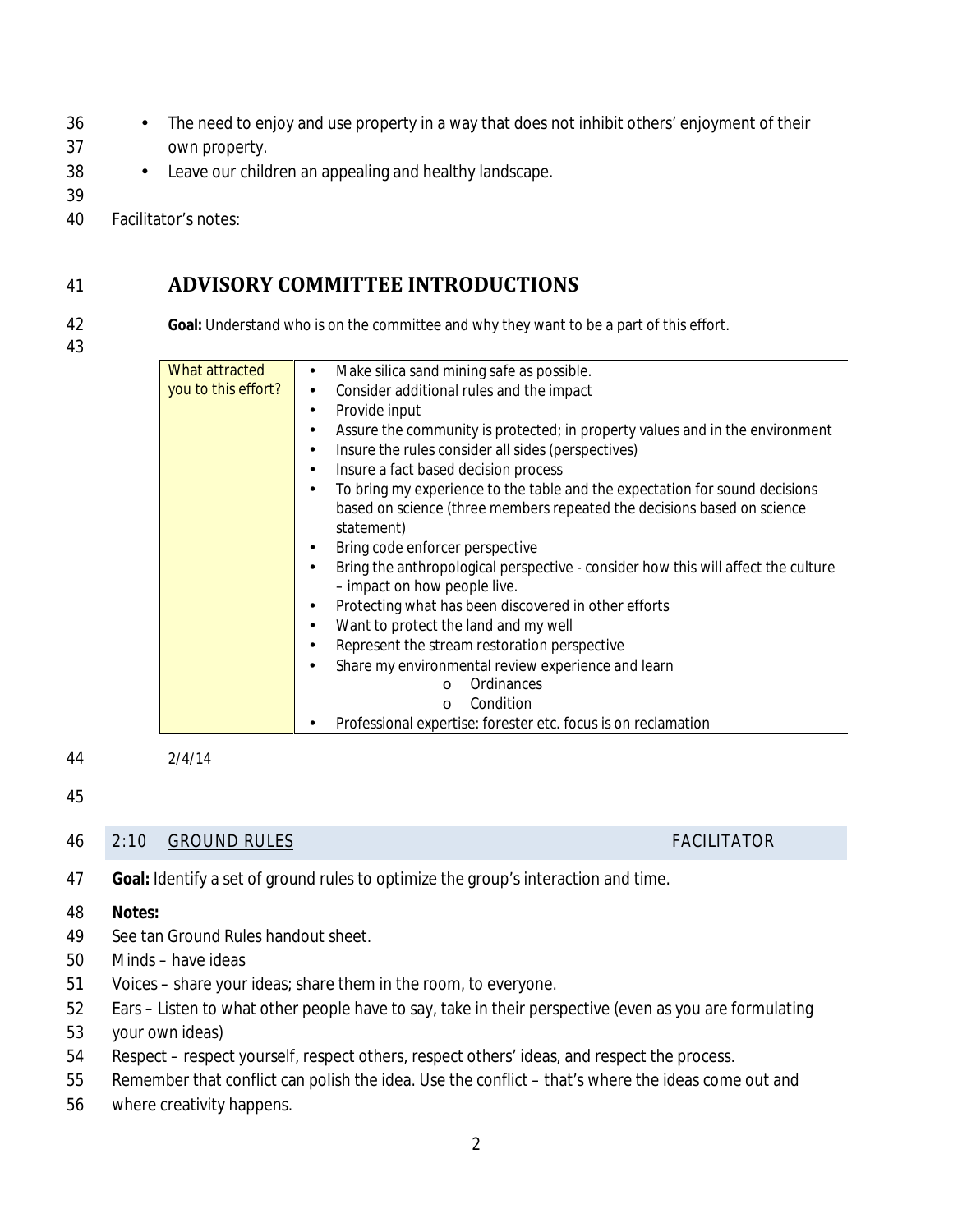| 58<br>59                                           | "Getting to Yes" Harvard Negotiation Project. Focus on interests, not positions. This may be a good way                                                                                                                                                                                                                                                                                                                                                                                                                                                                                                                                                                                                                           |  |  |  |
|----------------------------------------------------|-----------------------------------------------------------------------------------------------------------------------------------------------------------------------------------------------------------------------------------------------------------------------------------------------------------------------------------------------------------------------------------------------------------------------------------------------------------------------------------------------------------------------------------------------------------------------------------------------------------------------------------------------------------------------------------------------------------------------------------|--|--|--|
| 60<br>61<br>62<br>63<br>64<br>65<br>66<br>67       | to start the next session.<br>Many people have not been involved in rulemaking. Have we had this robust a discussion about<br>rulemaking before? What do we want it to be on the back end?<br>We would rather work in four hour chunks rather than two hour chunks. Try to schedule things<br>together to make the flow easier, not just start and have to stop.<br>Subgroups of the panel? Most people seem to prefer the whole panel and all day meetings – 6 hours.<br>Give us time to get to where we are meeting. Small groups might prevent some level of transparency.<br>Long meetings, lunch, sit with people we don't know. Reserve any subgroup processes for later, if the<br>Panel determines that might be helpful. |  |  |  |
| 68                                                 | 2:30<br><b>BREAK</b>                                                                                                                                                                                                                                                                                                                                                                                                                                                                                                                                                                                                                                                                                                              |  |  |  |
| 69                                                 |                                                                                                                                                                                                                                                                                                                                                                                                                                                                                                                                                                                                                                                                                                                                   |  |  |  |
| 70                                                 | 2:45<br>RULEMAKING 101<br><b>NATHAN COOLEY</b>                                                                                                                                                                                                                                                                                                                                                                                                                                                                                                                                                                                                                                                                                    |  |  |  |
| 71<br>72                                           | Goal: Members understand the fundamentals of Minnesota's rulemaking process.                                                                                                                                                                                                                                                                                                                                                                                                                                                                                                                                                                                                                                                      |  |  |  |
| 73                                                 | Notes: Some questions were raised about:                                                                                                                                                                                                                                                                                                                                                                                                                                                                                                                                                                                                                                                                                          |  |  |  |
| 74<br>75<br>76<br>77<br>78<br>79<br>80<br>81<br>82 | General set of rules versus a specific set of rules<br>$\blacksquare$<br>How can one rule impact another rule?<br>$\circ$<br>What existing rules apply?<br>$\circ$<br>Where are there the possibility for overlapping rules and authorities?<br>$\circ$<br>How are we going to weave our way through that?<br>$\circ$<br>The agencies have begun finding what existing rules already impact this activity.<br>ş<br>The legislation did take a stab at this through 116C.991, and did an initial look at<br>ş<br>that in terms of specifics.                                                                                                                                                                                       |  |  |  |
| 83                                                 | 3:15<br><b>SCOPE AND GROUP PROCESS</b><br>CATHERINE NEUSCHLER & HEATHER ARENDS                                                                                                                                                                                                                                                                                                                                                                                                                                                                                                                                                                                                                                                    |  |  |  |
| 84<br>85<br>86                                     | Goal: For the group to understand the objective of the rulemaking and how they will function to provide<br>advice to the agencies. Key considerations are the legislative directive, the scope of the rules, the role of<br>the advisory panel, and the panel process (including meeting structure, frequency, and duration).                                                                                                                                                                                                                                                                                                                                                                                                     |  |  |  |
| 87<br>88<br>89                                     | Notes: We discussed the scope of the Advisory Panel process and what is envisioned moving forward.<br>Questions were raised about:                                                                                                                                                                                                                                                                                                                                                                                                                                                                                                                                                                                                |  |  |  |
| 90<br>91                                           | The nature of the rules - will they be retroactive?<br>General vs specific authority                                                                                                                                                                                                                                                                                                                                                                                                                                                                                                                                                                                                                                              |  |  |  |

Start from agreed-upon goals.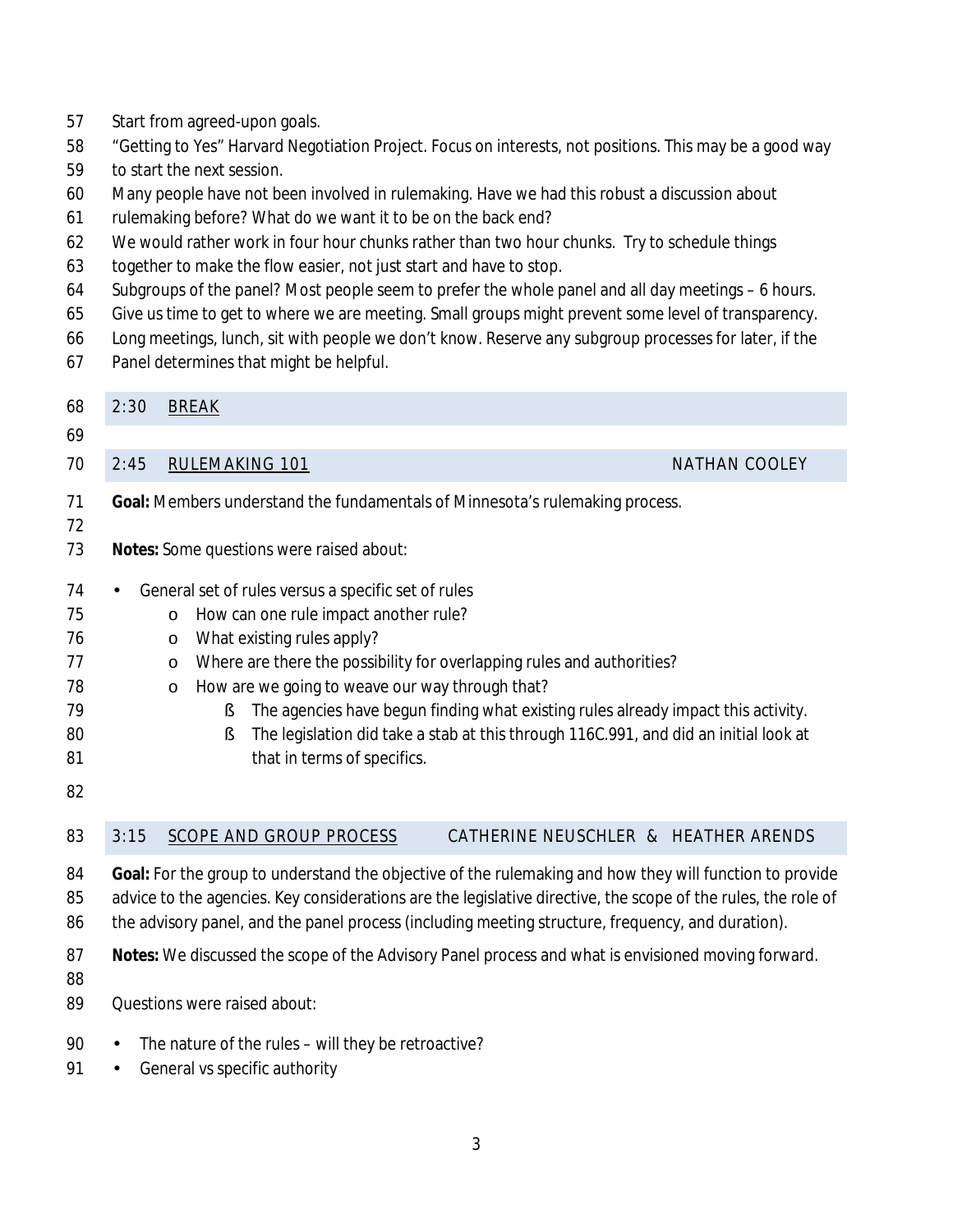| 92<br>93   |                                                                                                      | How the Agencies are using things that have already been published and received comment, such as<br>the EQB's report and model standards.                                                             |  |  |
|------------|------------------------------------------------------------------------------------------------------|-------------------------------------------------------------------------------------------------------------------------------------------------------------------------------------------------------|--|--|
| 94         | ×.                                                                                                   | How the panel will go through existing MN Rules that apply to these facilities.                                                                                                                       |  |  |
| 95<br>96   |                                                                                                      | It was recommended that rules be provided to the Panel and that technical team members<br>$\circ$<br>from the Agencies be brought in to discuss.                                                      |  |  |
| 97         | $\blacksquare$                                                                                       | Interpretation of an old MN Statutes 103H or 103I - aquifer degradation. Would be within the scope                                                                                                    |  |  |
| 98         |                                                                                                      | of a rule to clarify how that might apply to silica sand mining? The MPCA described how it published                                                                                                  |  |  |
| 99<br>100  |                                                                                                      | in its Request for Comments the possibility of using its existing general rulemaking authority to<br>address any water quality issues related to silica sand projects if necessary in addition to the |  |  |
| 101        | authority provided in the Legislative directive to address air quality issues related to silica sand |                                                                                                                                                                                                       |  |  |
| 102        | projects.                                                                                            |                                                                                                                                                                                                       |  |  |
| 103        |                                                                                                      |                                                                                                                                                                                                       |  |  |
| 104        |                                                                                                      | We then discussed how to move forward and the schedule.                                                                                                                                               |  |  |
| 105        |                                                                                                      |                                                                                                                                                                                                       |  |  |
| 106        |                                                                                                      | Agencies must give Panelists information needed to give good advice (agencies must make decisions).                                                                                                   |  |  |
| 107        | ä,                                                                                                   | Natural resource maps for the areas where mining is happening - both Minnesota River and SE                                                                                                           |  |  |
| 108        |                                                                                                      | Minnesota. Even just a list of what the various agencies have.                                                                                                                                        |  |  |
| 109        | $\blacksquare$                                                                                       | Relevant air rules.                                                                                                                                                                                   |  |  |
| 110        | ä,                                                                                                   | Water information, what are the regulations - things that might be useful (like information on                                                                                                        |  |  |
| 111        |                                                                                                      | blasting requirements for taconite companies). Maybe bring in experts from other Agencies to                                                                                                          |  |  |
| 112        |                                                                                                      | help illuminate the information. 5 days in advance of meetings is not enough time to review.                                                                                                          |  |  |
| 113        | $\blacksquare$                                                                                       | Point in direction of information so people can learn.                                                                                                                                                |  |  |
| 114        | $\blacksquare$                                                                                       | List of websites where information can be found.                                                                                                                                                      |  |  |
| 115        | ٠                                                                                                    | Try to be prudent about out of meeting conversations in email.                                                                                                                                        |  |  |
| 116        | $\blacksquare$                                                                                       | Bringing in experts and letting panel ask questions is good.                                                                                                                                          |  |  |
| 117<br>118 | ٠                                                                                                    | Building common knowledge - the Agencies intend to provide enough information to allow the<br>panel members to understand the issues.                                                                 |  |  |
| 119        | ٠                                                                                                    | Send an email with a summary of what is available on each Agency's website relating to silica                                                                                                         |  |  |
| 120        |                                                                                                      | sand.                                                                                                                                                                                                 |  |  |
| 121        | $\blacksquare$                                                                                       | Maybe at next meeting, go over the additional resources that are available.                                                                                                                           |  |  |
| 122        | ٠                                                                                                    | Be mindful of the size of documents that are sent via email, because of email limitations.                                                                                                            |  |  |
| 123        |                                                                                                      |                                                                                                                                                                                                       |  |  |
| 124        | 3:45                                                                                                 | TBD<br><b>NEXT STEPS</b>                                                                                                                                                                              |  |  |
| 125        |                                                                                                      | Goal: Discuss meeting dates, times, locations, schedule etc.                                                                                                                                          |  |  |
| 126        |                                                                                                      |                                                                                                                                                                                                       |  |  |
| 127        |                                                                                                      | Notes: Want to publish the notice of hearing by January 2015. Remember that these are three                                                                                                           |  |  |
| 128        | processes, and one might move ahead faster. How can we best manage the schedule and process          |                                                                                                                                                                                                       |  |  |
| 129        | moving forward, when some things are unknown - like how long the process will take?                  |                                                                                                                                                                                                       |  |  |
| 130        |                                                                                                      | Pre-scheduled meetings to be aware of.                                                                                                                                                                |  |  |